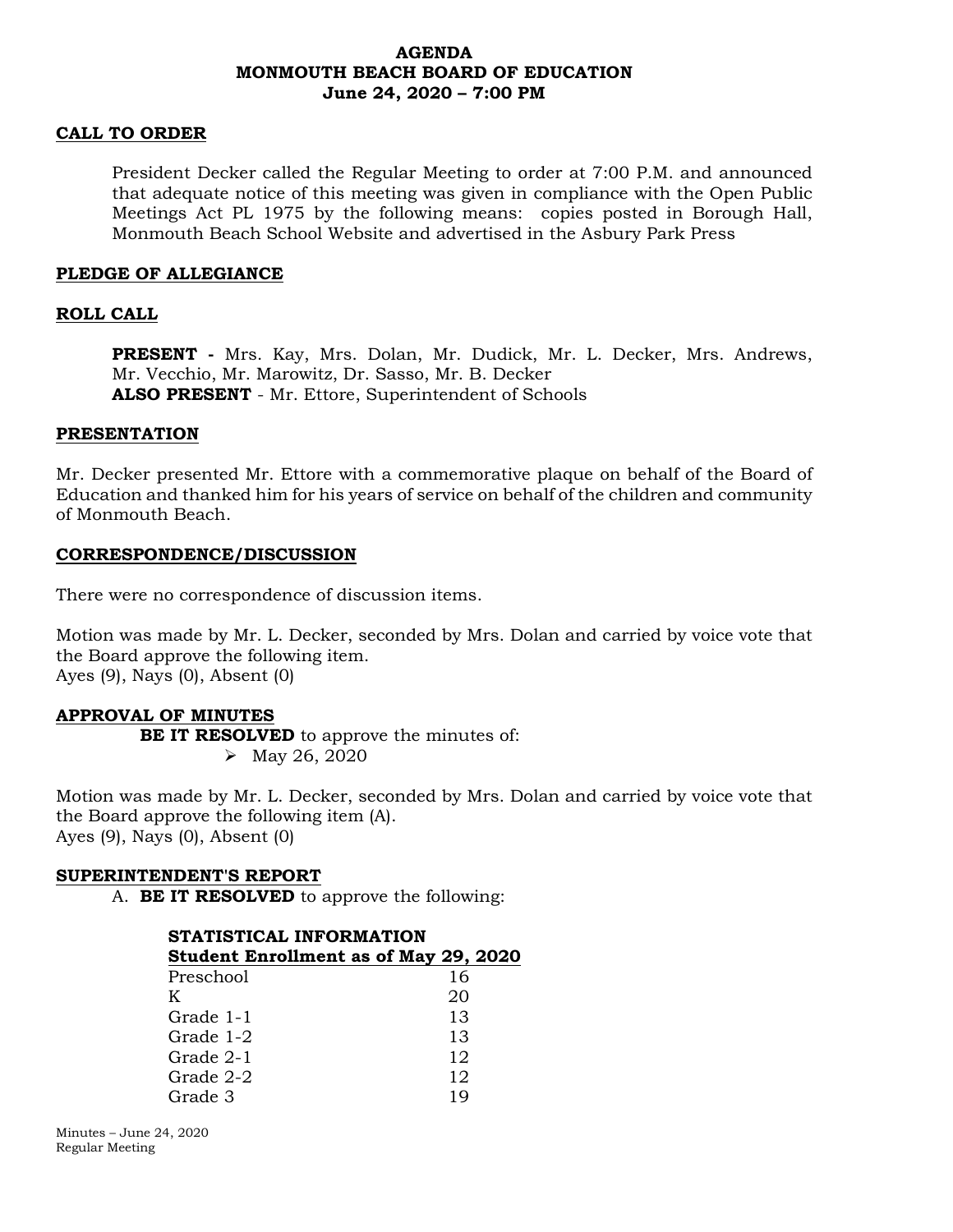# **SUPERINTENDENT'S REPORT (continued)**

# **Student Enrollment as of May 29, 2020 (continued)**

| Grade 4 -1              |       | 13       |        |
|-------------------------|-------|----------|--------|
| Grade 4-2               |       | 13       |        |
| Grade 5 - 1             |       | 11       |        |
| Grade 5 - 2             |       | 10       |        |
| Grade 6 - 1             |       | 13       |        |
| Grade 6 - 2             |       | 13       |        |
| Grade 7 - 1             |       | 16       |        |
| Grade 7 - 2             |       | 14       |        |
| Grade 8 - 1             |       | 15       |        |
| Grade 8 - 2             |       | 15       |        |
| Total                   |       | 238      |        |
|                         |       |          |        |
| Student Attendance      |       |          |        |
| September               | 98.0% | February | 94.0%  |
| October                 | 96.5% | March    | 97.0%  |
| November                | 93.5% | April    | 100.0% |
| December                | 93.0% | May      | 100.0% |
| January                 | 93.0% | June     |        |
| <b>Staff Attendance</b> |       |          |        |
| September               | 98.5% | February | 98.5%  |
| October                 | 97.5% | March    | 99.5%  |
| November                | 97.0% | April    | 100.0% |
| December                | 97.5% | May      | 100.0% |
| January                 | 97.7% | June     |        |

B. Fire Drills  $-N/A$ Security Drill – N/A

Mr. Ettore thanked the Board of Education members, the staff and the community for all of their support during the past 7 years. He stated he served in several districts but the success that he sees in Monmouth Beach is in the way the teachers work collaboratively together for a common goal. He further stated that he is very proud of all of the staff and their success.

# **PTO PRESENTATION** – Caroline Quattrochi – No report

# **PUBLIC DISCUSSION** - None

In compliance with Open Public Meetings Act PL 1975, Chapter 10:4-12 subsection b, - A public body may exclude the public only from that portion of a meeting at which the public body discusses any matter involving the employment, appointment, termination of employment, terms and conditions of employment evaluation of the performance of promotion or discipline of any specific prospective public officer or employees or current public offer or employee employed or appointed by the public body, unless all the individual employees or appointees whose rights could be adversely affected request in writing that such matter or matters be discussed at a public meeting. As per Board Bylaws, 0167, public participation in Board Meetings, such remarks are to be limited to five minutes duration. The Board of Education, though affording the opportunity for members of the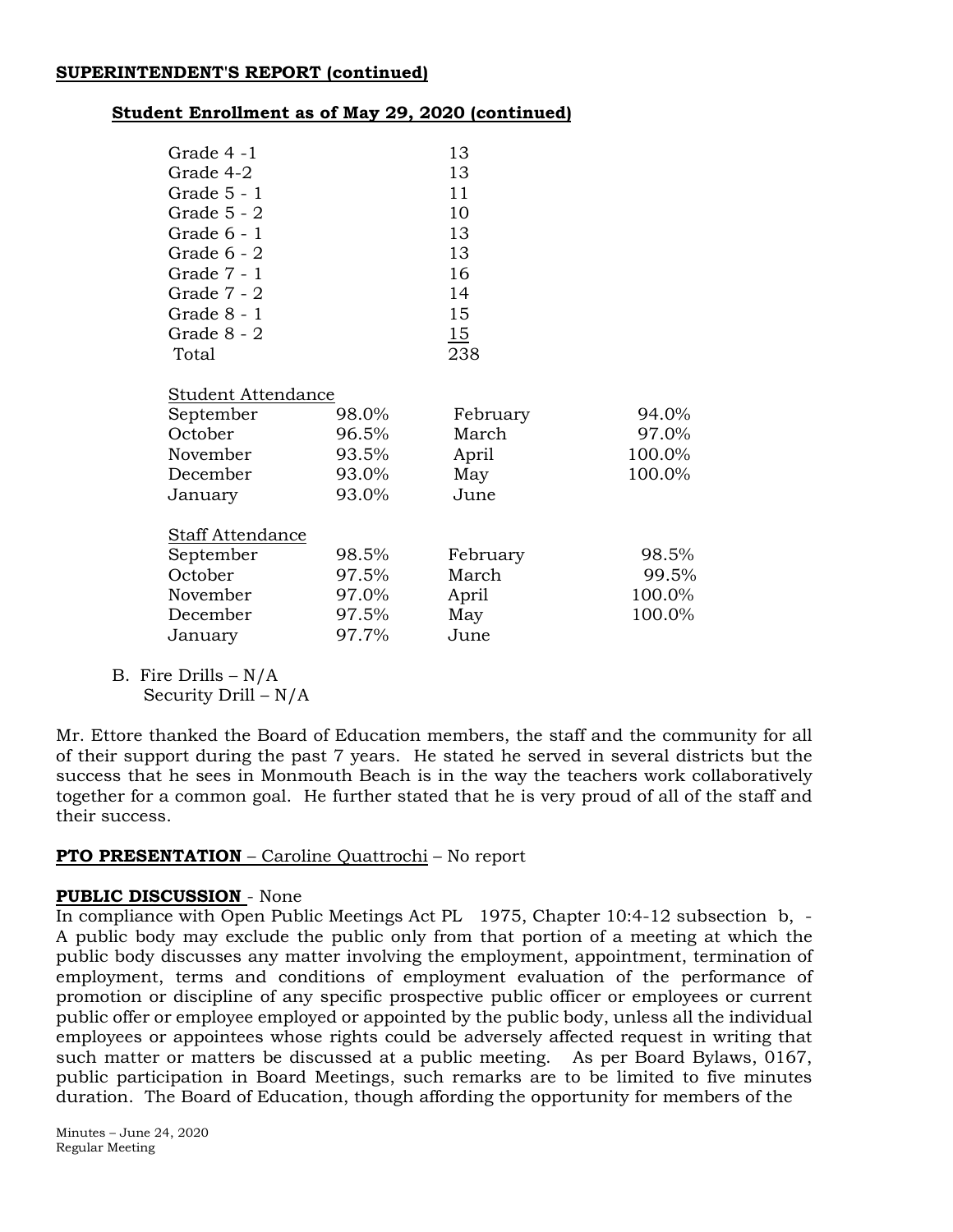# **PUBLIC DISCUSSION (continued)**

public to comment will not engage and/or make remarks concerning matters of student confidentiality and/or matters of personnel wherein employees of the District have not been given notice of the Board's intent to discuss their terms and conditions of employment. Members of the public are reminded that though they are afforded the opportunity to address the Board, they are not given license to violate the laws of slander. Comments made by members of the public that are not in keeping with the orderly conduct of a public meeting will be asked to yield the floor and if they fail to do so may be subject to charges under New Jersey statues associated with disruption of a public meeting.

Motion was made by Mr. Marowitz, seconded by Mrs. Dolan and carried by roll call vote that the Board approve the following items  $(A - L)$ . Ayes (9), Nays (0), Absent (0)

# **FINANCE**

Chair: Ken Marowitz Joseph Vecchio, Karen Dolan, Vincent Sasso

- A. **BE IT RESOLVED** to approve the following financial report
	- June 2020 Bill List in the amount of \$82,294.26
	- Payroll Gross total for May 2020 in the amount of \$273,263.72 Report of Board Secretary **April 2020 - May 2020** *(Attached);*

| Fund 10 -             |            | \$1,408,625.74 |              | \$1,559,359.19 |
|-----------------------|------------|----------------|--------------|----------------|
| Capital Reserve -     |            | \$241,803.88   |              | \$241,855.09   |
| Maintenance Reserve - |            | \$354,539.46   |              | \$354,614.55   |
| Emergency Reserve -   | $^{\circ}$ | 10,186.91      |              | \$10,189.07    |
| Fund 20 -             | $^{\circ}$ | 482.44         | $\mathbb{S}$ | $-62,039.54$   |
| Fund 40 -             | S          | $-27,953.00$   | \$           | $-8,640.50$    |

- Monthly transfer report for April and May 2020. (*Attached)*
- Pursuant to NJAC 6:l20-2.13(d), I certify as of April and May 2020 no budgetary line item account has been over expended in violation of NJAC 6:20-22.13 (ad). I hereby certify that all of the above information is correct.
- Board Certification:
	- Pursuant to NJAC 6:20-2.3 (e), we certify that as of April and May 2020, after review of the Secretary's Monthly Report and upon consultation with the appropriate district officials, that to the best of our knowledge, no major account or fund has been over expended in violation of NJAC 6A:23A-22.13(b) and that sufficient funds are available to meet the district's financial obligations for the remainder of the fiscal year.
- B. **BE IT RESOLVED** to approve the following contracts for the 2020-2021 school year:

| Strauss Esmay (Policy)      | \$4,685.00  |
|-----------------------------|-------------|
| Edmentum (Study Island)     | \$2,409.00  |
| Realtime (Student Database) | \$10,980.00 |
| Renaissance (myOn)          | \$10,118.00 |
| Blackboard (website)        | \$2,959.58  |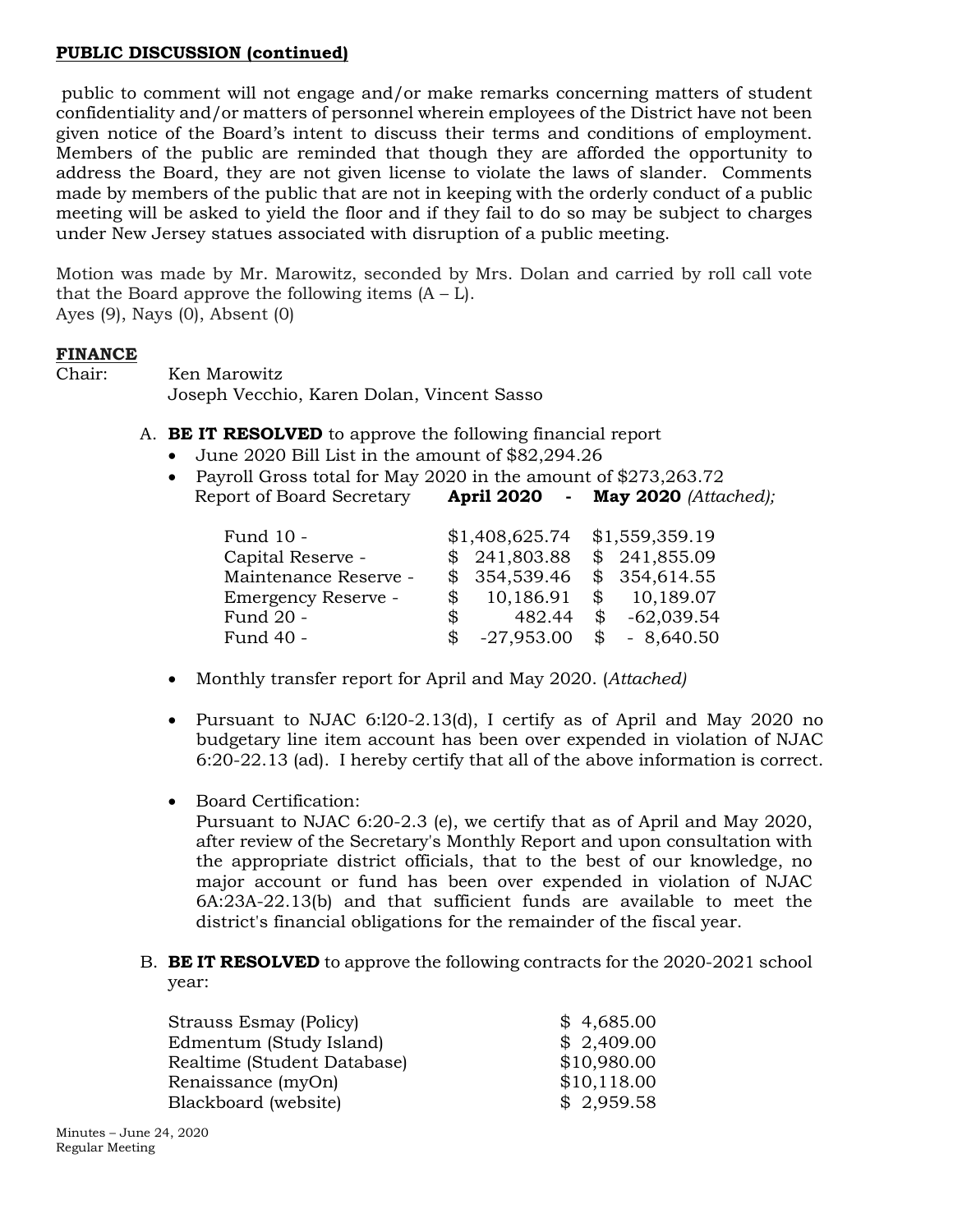# **FINANCE (continued)**

| Learning $A$ to $Z$                |               | \$1,731.75 |
|------------------------------------|---------------|------------|
| AccuTrain (Online Health Training) | $\mathcal{R}$ | 695.00     |
| Honeywell Alert System             |               | \$1,102.50 |
| Eastern DataComm, Inc.             |               | \$4,383.00 |
| Jersey State Energy Controls       |               | \$3,480.00 |

Brookdale Education Networks (Literacy, Technology, Math/Science) for the 2020-2021 school year, not to exceed a total district cost of \$1,950.00.

New Jersey Schools Insurance Group (NJSIG) renewal for the 2020-2021 school year;

|                                     | FY 2020         | FY 2021         |
|-------------------------------------|-----------------|-----------------|
| Commercial Package                  | \$<br>28,253.00 | \$<br>31,917.00 |
| Workers Compensation                | \$<br>35,232.00 | \$<br>27,800.00 |
| <b>Excess Workers Compensation</b>  | \$<br>1,027.00  | \$<br>914.00    |
| Errors and Omission                 | \$<br>7,990.00  | \$<br>7,089.00  |
| Flood (exp. Aug $4, 2020$ )         | \$<br>14,161.00 | \$<br>14,760.00 |
| Student Accident (exp. Aug 1, 2020) | \$<br>2,635.00  | \$<br>2,635.00  |
|                                     | \$<br>89,298.00 | 85,115.00       |

- C. **BE IT RESOLVED** to approve VSP Vision as the districts vision carrier at the two-year renewal rate effective July 2019 through June 30, 2021 at an annual amount of approximately \$9,906.24.
- D. **BE IT RESOLVED** to approve Delta Dental as the districts dental carrier effective July 1, 2020 through June 30, 2022.

|                 | FY 2021      |
|-----------------|--------------|
| Coverage Status | Delta Dental |
| Single          | \$<br>34.44  |
| Husband/Wife    | 78.09<br>\$  |
| Parent/Child    | \$<br>88.20  |
| Family          | 138.88       |

- E. **BE IT RESOLVED** to approve the following regular tuition contracts with Monmouth Beach School in the amount of \$5,500.00 per student for the 2020-2021 school year: LA, KC, GK, AM, CP, JP, LP, ER, IV, EW.
- F. **BE IT RESOLVED** to approve the following regular tuition contracts with Monmouth Beach School in the amount of \$6,500.00 per student for the 2020-2021 school year: NF, AK, MF, GP, PT, JV.
- G. **BE IT RESOLVED** to approve the Monmouth Beach School Preschool Program for the 2020-2021 school year.
- H. **BE IT RESOLVED** to approve the following preschool tuition contracts with Monmouth Beach School in the amount of \$6,500.00 per student for the 2020-2021 school year: AA, CB, HC, EF, MH, LJ, KL, OL, MM, SO, MP, HP, PS, BW.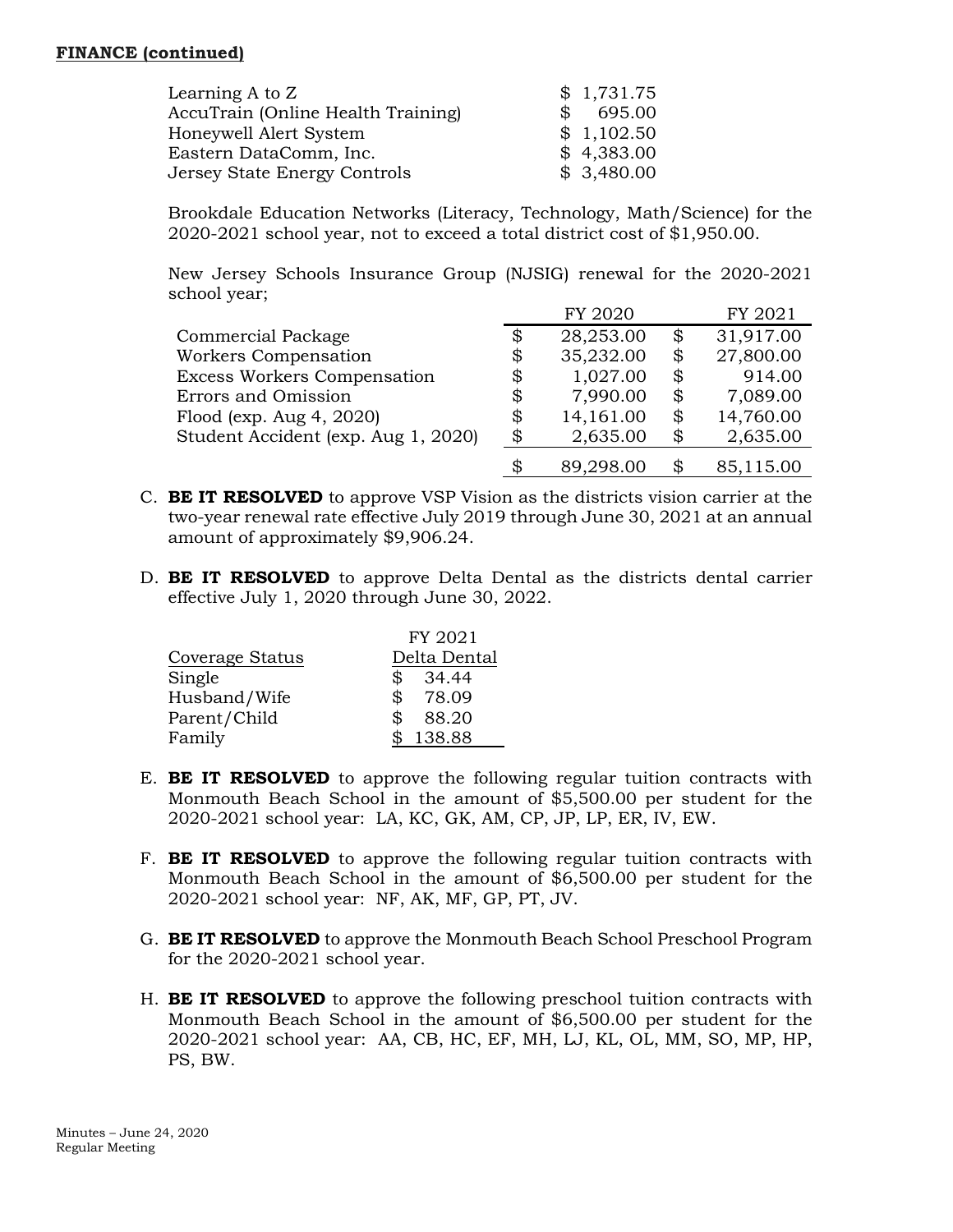I. **BE IT RESOLVED** to adopt the following resolution:

**WHEREAS**, the collective bargaining agreement between the Board of Education of Monmouth Beach and The Monmouth Beach Teachers' Association will expire on June 30, 2020, and

**WHEREAS**, through the collective bargaining process, a successor contract has been developed and agreed upon by both parties through a Memorandum of Agreement,

**NOW, THEREFORE BE IT RESOLVED**, that the Monmouth Beach Board of Education approve the collective bargaining agreement between the Board of Education of Monmouth Beach and The Monmouth Beach Teachers' Association for the 3 year period beginning July 1, 2020 and ending on June 30, 2023.

- J. **BE IT RESOLVED** to approve the extraordinary services for the 2019 summer extended school year program from  $7/6/120-7/30/20$  for ages  $4 -$ 6 and  $7/7/20 - 8/13/20$  for ages  $7 - 12$ :
	- OT Services by Tender Touch at \$85.00 per hour.
	- Speech Services provided by Kristen Hicks at \$60.00 per hour.
	- PT services from Alyson Stout for one student at \$85 an hour, one hour each week for 5 weeks.
	- Academic Assistance by Tracy Pennell and Rachel Kammerer. Certified teachers will be paid at \$54.00/hr. per the MBTA approved contract. Rachel Kammerer to work 12 hours a week for 6 weeks at a cost not to exceed \$3,888.00. Tracy Pennell to work 9 hours a week for 4 weeks at a cost not to exceed \$1,944.00.
- K. **BE IT RESOLVED** to approve Substitute Nursing Agreement with Monmouth Ocean Educational Services from July 1, 2020 through June 30, 2021 at a cost of \$56.00 per hour for an RN and \$44.00 per hour for an LPN.
- L. **BE IT RESOLVED** to approve Seashore Transportation to provide buses for the 2020 Fall Cross Country Season (4 buses for away meets) at a cost of \$1,700.00.

Motion was made by Mrs. Kay, seconded by Mrs. Dolan and carried by roll call vote that the Board approve the following item (A). Ayes (0), Nays (0), Absent (0)

# **PERSONNEL**

- Chair: Barbara Kay Boyd Decker, Chris Dudick, Melanie Andrews
	- A. **BE IT RESOLVED** to approve Jennifer Garcia to be a part time Spanish effective for the 2020-2021 school year at BA Step 4 at \$57,500 prorated at 50%.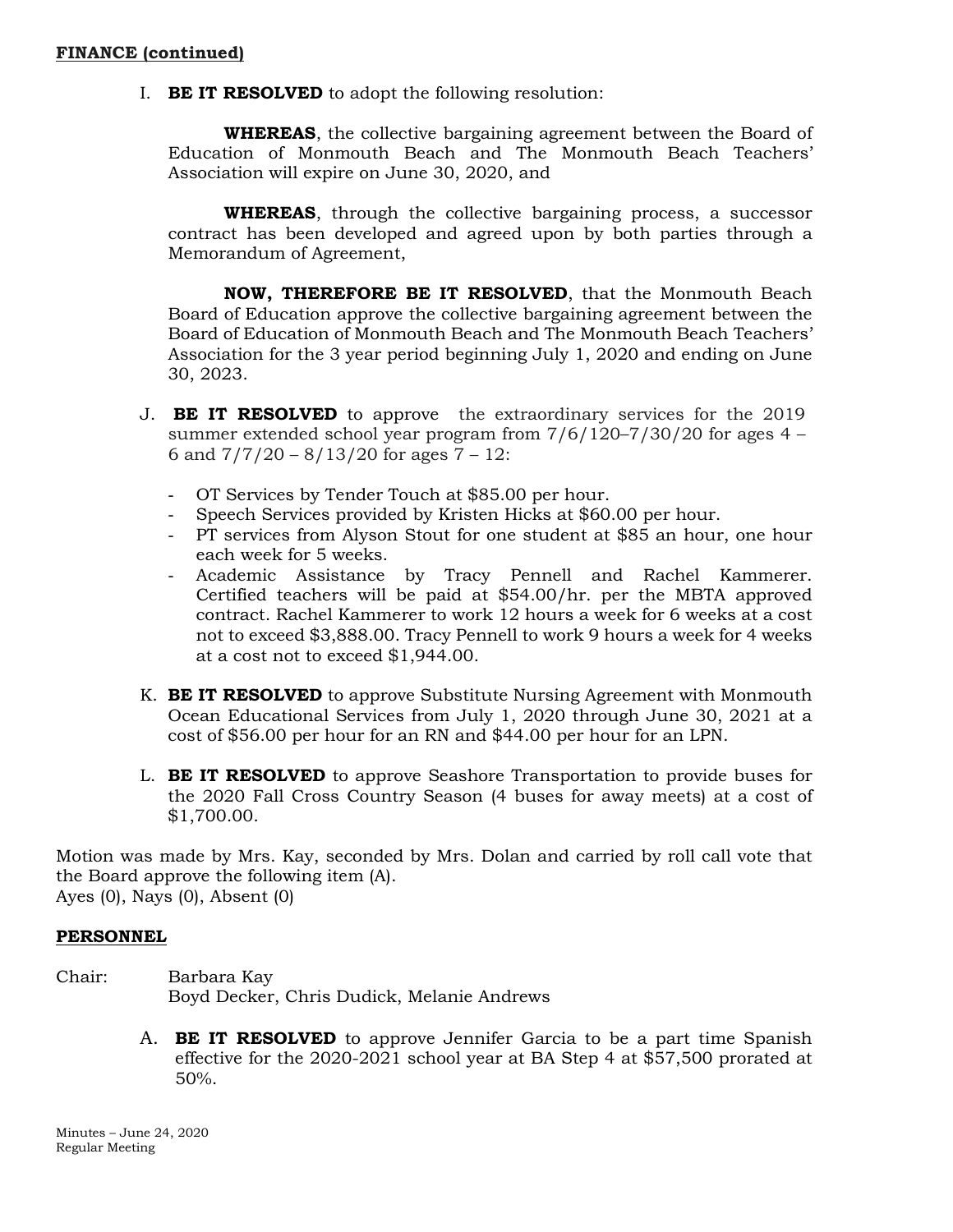# **PERSONNEL (continued)**

Motion was made by Mrs. Kay, seconded by Mrs. Dolan and carried by voice vote that the Board approve the following item (B). Ayes (9), Nays (0), Absent (0)

B. **BE IT RESOLVED** to approve Emily Rossi to earn continuing education/graduate credits through Vander Cook College of Music for one courses: Music Education & Social Emotional Learning: The Heart of Teaching Music. Reimbursement will be determined pending completion of negotiations between Monmouth Beach Board of Education and Monmouth Beach Teacher's Association.

Motion was made by Mrs. Kay, seconded by Mrs. Dolan and carried by voice vote that the Board approve the following item (C).

Ayes (9), Nays (0), Absent (0)

C. **BE IT RESOLVED** to approve job title change for Joan Konopka from BOE Secretary to Assistant to the Business Administrator effective July 1, 2020.

Motion was made by Mrs. Kay, seconded by Mrs. Dolan and carried by roll call vote that the Board approve the following item (D). Ayes (9), Nays (0), Absent (0)

- D. **BE IT RESOLVED** to approve the following 12 month personnel contracts from July 1, 2020 through June 30, 2021 as follows:
	- Greg Zweemer, Technology Coordinator \$65,985.00
	- Dawn Fichera, Superintendent's Secretary \$53,232.00
	- Kathleen Costello, School Secretary/(inclusive of Substitute Caller Stipend) - \$52,210.00
	- Joan Konopka, Assistant to the Business Administrator \$52,091.00
	- Robert Seidel, Head Custodian \$57,803.00
	- Joseph Morizio, Custodian \$41,000.00

Motion was made by Mrs. Kay, seconded by Mrs. Dolan and carried by roll call vote that the Board approve the following item (E).

Ayes (9), Nays (0), Absent (0)

E. **BE IT RESOLVED** to approve Monmouth Beach School District 2020-2021 Summer Reading Support Position, Rate: \$30 Per Hour (Not to Exceed 20 Hours) as follows:

| Kory Poznak           | 10 hours |
|-----------------------|----------|
| <b>Erin Deininger</b> | 0 ours د |

Motion was made by Mrs. Kay, seconded by Mrs. Dolan and carried by roll call vote that the Board approve the following item (F).

Ayes (9), Nays (0), Absent (0)

- Denise Sullivan and Erin Deininger Grades K-8 Spanish
- Amanda Owens and Jessica Clark 6-8 Mathematics

F. **BE IT RESOLVED** to approve Monmouth Beach School District 2020-2021 Curriculum Writing/Revision as follows. Certified teachers will be paid at \$54.00/hr. per the MBTA approved contract, with a total cost not to exceed \$3,500.00.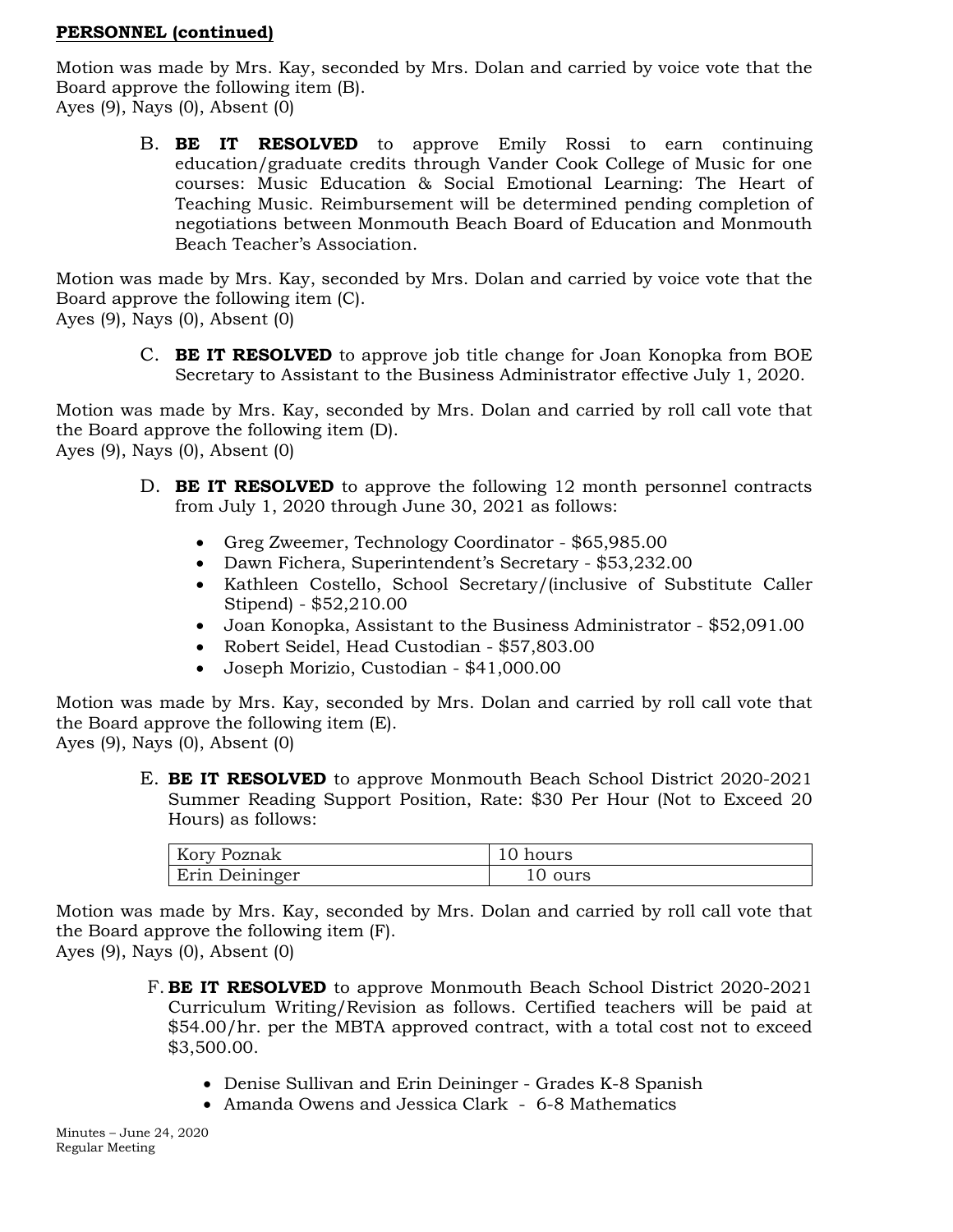# **PERSONNEL (continued)**

Motion was made by Mrs. Kay, seconded by Mrs. Dolan and carried by roll call vote that the Board approve the following item (G). Ayes (9), Nays (0), Absent (0)

> G. **BE IT RESOLVED** to approve the following staff members to work for the Monmouth Beach School's Academic Support Program for the 2020-2021 school year at a rate of \$54.00/hr., paid with Title I Funds, with a total cost not to exceed \$6,804.00.

| Teacher           | ELA/Math            | level         |
|-------------------|---------------------|---------------|
| Danielle Ciaglia  | Math/ELA            | $2 - 4$       |
| Jess Clark        | Math                | All levels    |
| Erin Deininger    | ELA.                | 5th -8th      |
| Ali McMahon       | ELA.                | Middle school |
| Ali Maxcy         | ELA.                | Middle school |
| Amanda Owens      | Math                | Middle school |
| Nancy Pietz       | ELA                 | $5 - 8$       |
| Kory Poznak       | Math<br>[Alternate] | Elementary    |
| Meghan Vaccarelli | ELA.<br>(Alternate) | All levels    |

Motion was made by Mr. Dudick, seconded by Mrs. Dolan and carried by roll call vote that the Board approve the following item (A). Ayes (9), Nays (0), Absent (0)

**CURRICULUM AND INSTRUCTION**

- Chair: Chris Dudick Melanie Andrews, Chris Dudick, Boyd Decker
	- A. **BE IT RESOLVED** to approve the following class trip: Grade 6 to visit YMCA Camp Bernie in Port Murray, NJ from May 19, 2021 – May 21, 2021 at a cost of \$3,938.00.

# **BUILDING AND GROUNDS**

- Chair: Vincent Sasso Ken Marowitz, Karen Dolan, Joe Vecchio
	- No Report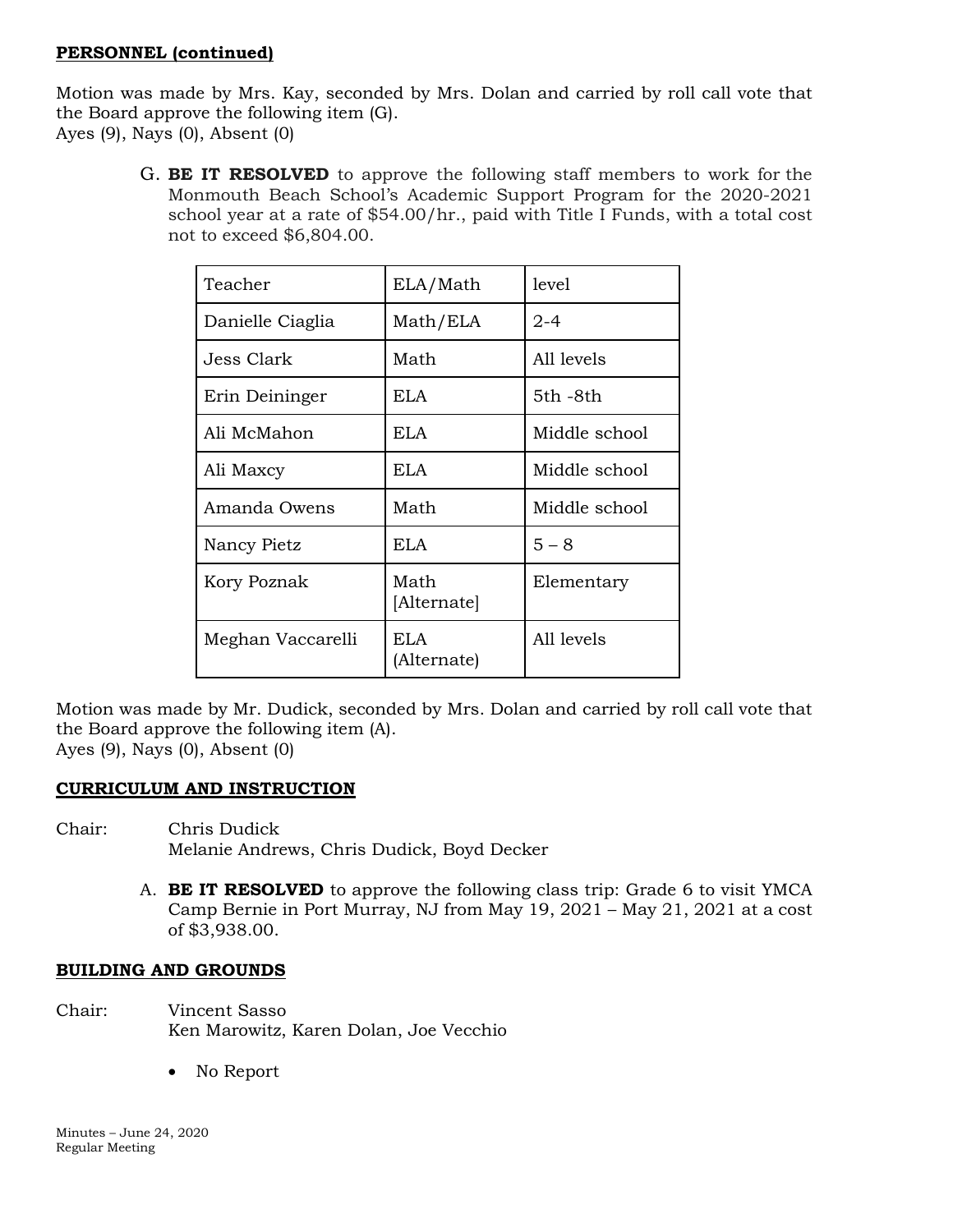# **POLICY**

Chair: Melanie Andrews

• No policy updates.

# **GENERAL ITEMS**

**A.** The Regular Board meeting will be held on July 28, 2020. The Finance Committee will meet on July 23, 2020 and the Curriculum and Instruction Committee will meet on July 22, 2020.

Motion was made by Mr. L. Decker, seconded by Mrs. Dolan and carried by voice vote that the Board approve the following item (B). Ayes (9), Nays (0), Absent (0)

**B. BE IT RESOLVED** to approve the 2020-2021 Cross Country Schedule as follows:

| Tuesday           | 9-22-2020  | Rumson $\omega$ MB                          |
|-------------------|------------|---------------------------------------------|
| Thursday          | 9-24-2020  | Keansburg @MB                               |
| Thursday          | 10-1-2020  | Fairhaven @Fairhaven                        |
| Monday            | 10-5-2020  | Red Bank and Red Bank Charter @ RB Regional |
| Thursday          | 10-8-2020  | Little Silver $\omega$ MB                   |
| Tuesday           | 10-13-2020 | Ranney @MB                                  |
| Friday            | 10-16-2020 | Henry Hudson @HH                            |
| Tuesday           | 10-20-2020 | Union Beach @MB                             |
| Meet of Champions | 10-28-2020 | @ Big Brook Park                            |

Motion was made by Mr. L. Decker, seconded by Mrs. Dolan and carried by roll call vote that the Board approve the following item. Ayes (9), Nays (0), Absent (0)

# **EXECUTIVE SESSION – 7:36 P.M.**

**BE IT RESOLVED** that pursuant to the Open Public Meetings act of 1975, the board is now going into Executive Session to discuss matters relating to:

- Matters rendered confidential by state or federal law.
- Personnel
- Appointment of a public official
- Matters covered by Attorney/Client Privilege
- Pending or anticipated litigation
- Pending or anticipated contract negotiations
- Protection of the safety or property of the public
- Matters which would constitute an unwarranted invasion of privacy
- Matters in which the release of information would impair a right to receive funds from the United States Government
- \_\_\_ Matters concerning collective negotiations and/or the negotiations of terms and conditions of employment of employees of the Board of Education
- Possible imposition of a civil penalty or suspension
- X Evaluation of Superintendent.